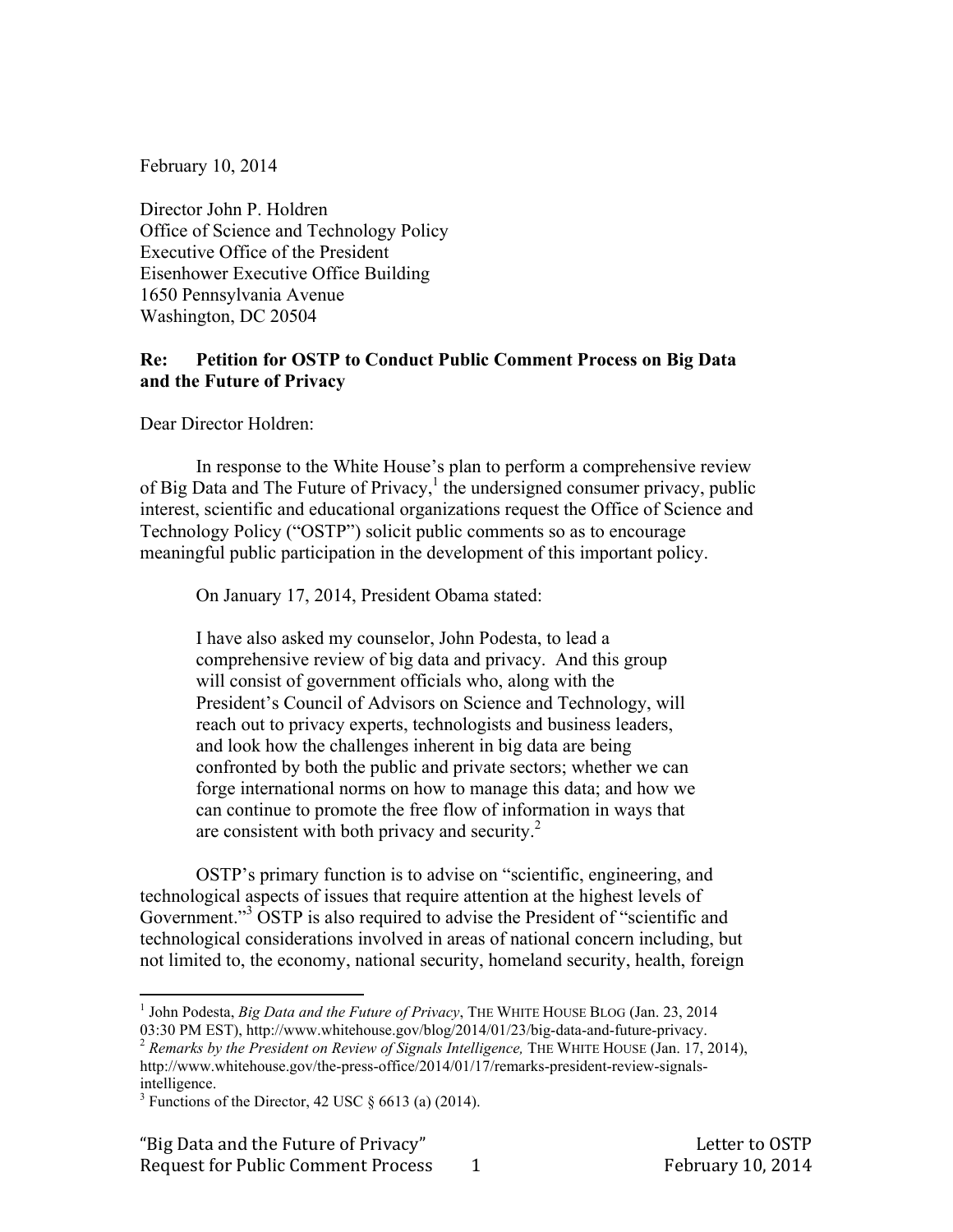relations, the environment, and the technological recovery and use of resources" and "evaluate the scale, quality, and effectiveness of the Federal effort in science and technology and advise on appropriate actions."<sup>4</sup> In carrying out these functions, the Director of OSTP shall "to the extent practicable, consult with . . . such representatives of industry, the universities, agriculture, labor, consumers, conservation organizations, and such other public interest groups, organizations, and individuals as he deems advisable  $[.]^{5}$ 

We believe that the public policy considerations arising from big data and privacy are issues of national concerns that "require the attention at the highest levels of Government."<sup>6</sup>

The current White House review underscores the ongoing significance of the privacy implications of "big data." Although a vogue term today, big data was a central concern of the Privacy Act of 1974. Congress enacted the Privacy Act with the understanding that secret databases threatened individual liberties and freedom.<sup>7</sup> Through big data, government agencies could covertly make decisions about individuals, while denying due process rights such as information access and correction<sup>8</sup>

Today similar concerns arise about the use of personal data by large commercial entities.<sup>9</sup> Bulk collection of this data puts consumers at an everincreasing risk. As President Obama stated when he proposed the Consumer Privacy Bill of Rights in 2012, "Never has privacy been more important than today . . . So, it is incumbent on us to do what we have done throughout history: apply our timeless privacy values to the new technologies and circumstances of our times." 10 President Obama further said:

 $^{4}$  *Id.* § 6613 (b)(1)-(2).<br><sup>5</sup> Coordination with Other Organizations, 42 USC § 6617 (a)(2) (2014).

<sup>6</sup> *See supra* note 2, § 6613 (a). <sup>7</sup>

<sup>&</sup>lt;sup>7</sup> Privacy Act of 1974, Pub. L. No. 93-579, 88 Stat. 1896,  $\S 2$  (a) (Congressional findings that "the increasing use of computers and sophisticated information technology . . . has greatly magnified the harm to individual privacy that can occur from any collection, maintenance, use, or dissemination of personal information" and "the opportunities for an individual to secure employment, insurance, and credit, and his right to due process, and other legal protections are endangered by the misuse of certain information systems  $\dots$ ").

Department of Defense, *Safeguarding Privacy in the Fight Against Terrorism: Report of the Technology and Privacy Advocacy Committee* (Mar. 2004) ("Data aggregation creates the risk that the resulting profile provides the government with substitutes for information it is otherwise not allowed to access or act upon. Similarly, the ability to aggregate records held by third parties may provide the government with precisely the same information it previously would have been required to obtain a warrant to access.")<br><sup>9</sup> THERESA M. PAYTON & THEORDORE CLAYPOOLE, PRIVACY IN THE AGE OF BIG DATA 220

<sup>(</sup>Rowman & Littlefield 2014) ("As deep analysis becomes institutionalized, more companies will start or grow the depth of their data mining . . . . collecting more of our information, and using it to predict and influence our actions in more ways.").

<sup>&</sup>lt;sup>10</sup> WHITE OUSE, CONSUMER DATA PRIVACY IN A NETWORKED WORLD: A FRAMEWORK FOR PROTECTING PRIVACY AND PROMOTING INNOVATION IN THE GLOBAL ECONOMY, (2012), *available at* http://www.whitehouse.gov/sites/default/files/privacy-final.pdf.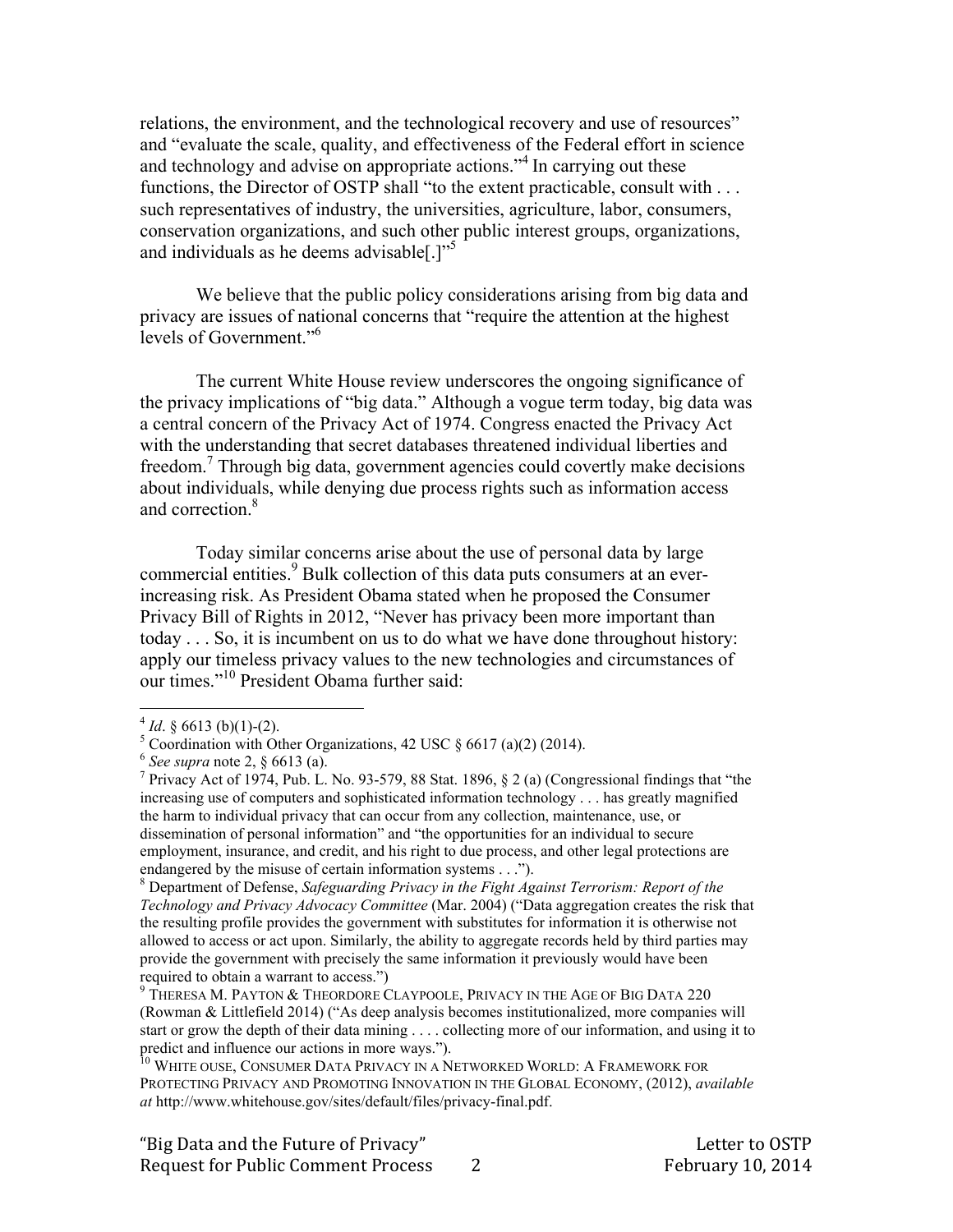One thing should be clear, even though we live in a world in which we share personal information more freely than in the past, we must reject the conclusion that privacy is an outmoded value. It has been at the heart of our democracy from its inception, and we need it now more than ever  $11$ 

We therefore urge the OSTP to issue a Request for Information in order to conduct a review that incorporates the concerns and opinions of those whose data may be collected in bulk as a result of their engagement with technology.

The OSTP should consider a broad range of big data privacy issues, including but not limited to:

(1) What potential harms arise from big data collection and how are these risks currently addressed?

(2) What are the legal frameworks currently governing big data, and are they adequate?

(3) How could companies and government agencies be more transparent in the use of big data, for example, by publishing algorithms?

(4) What technical measures could promote the benefits of big data while minimizing the privacy risks?

(5) What experience have other countries had trying to address the challenges of big data?

(6) What future trends concerning big data could inform the current debate?

The public should be given the opportunity to contribute to the OSTP's review of "Big Data and the Future of Privacy" since it is their information that is being collected and their privacy and their future that is at stake.<sup>12</sup>

We urge you to begin the public comment process as soon as possible.

<sup>&</sup>lt;sup>11</sup> *Id.* 12 Marc Rotenberg, "Obama Sets Good Course on Privacy Debate," CNN, Jan. 17, 2014, available at http://www.cnn.com/2014/01/17/opinion/rotenberg-obama-nsa/ ("Obama said he would create a new panel to assess the impact of "Big Data" on personal privacy. The phrase may be cliché, but the problem is real. Increasingly data -- and also metadata -- reveal an extraordinary amount of personal information. We need a better approach, with technologists and legal scholars, and a deeper engagement from the White House and Congress, to make meaningful progress on this critical issue.")